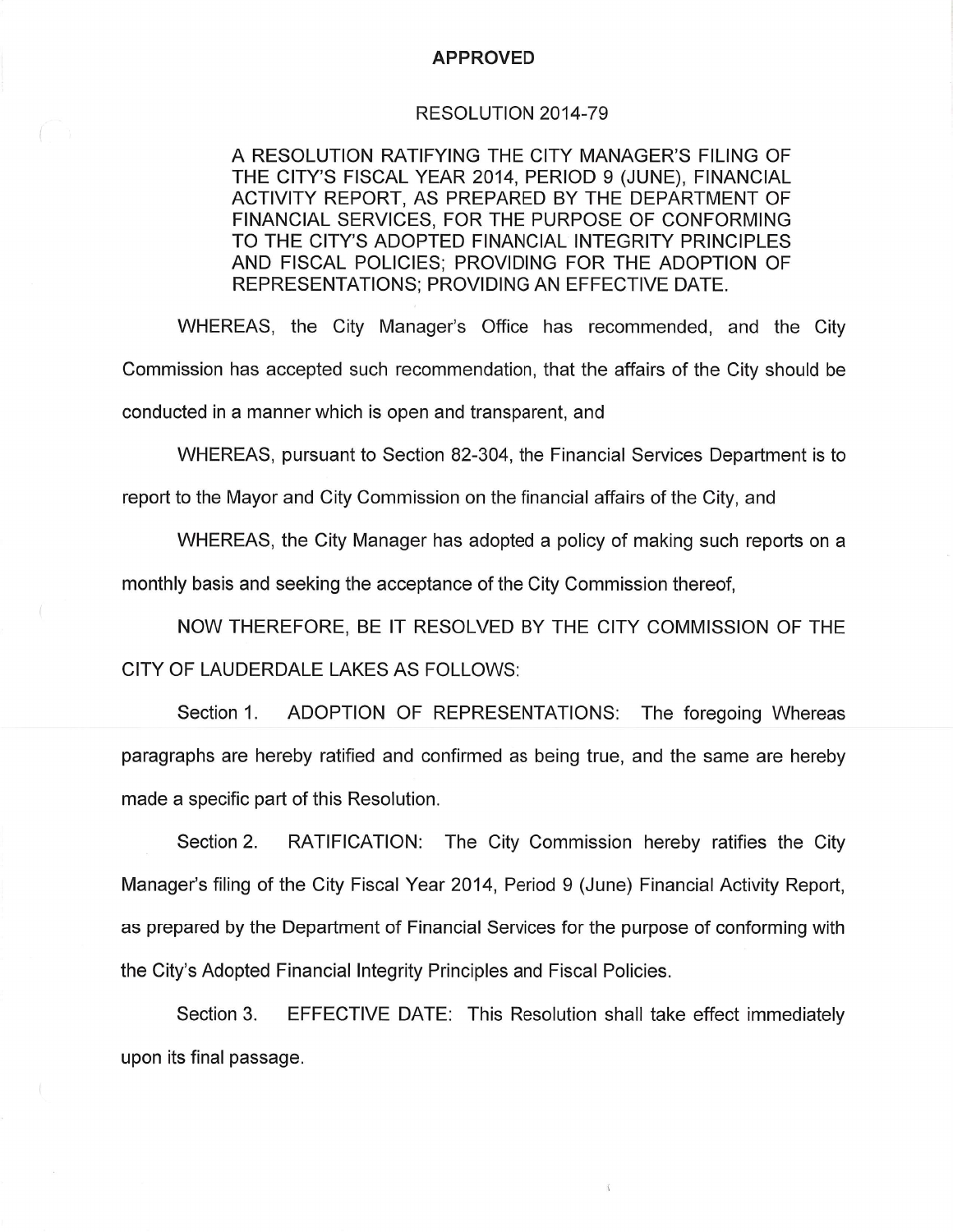ADOPTED BY THE CITY COMMISSION OF THE CITY OF LAUDERDALE LAKES AT ITS REGULAR MEETING HELD JULY 22, 2014.



**KRRINGTON A. RUSSEL** SR., MAYOR

SHARON HOUSLIN, ACTING CITY CLERK

JCB:jla Sponsored by: MARIE W. ELIANOR, Financial Services Director

## **VOTE:**

Vice-Mayor Eileen Rathery Commissioner Edwina Coleman **Commissioner Eric Haynes Commissioner Gloria Lewis Commissioner Patricia Williams Commissioner Levoyd Williams** 

| (For) | (Against)                       | (Other) |
|-------|---------------------------------|---------|
| (For) | (Against)                       | (Other) |
| (For) | (Against)                       | (Other) |
| (For) | (Against) <i>the at</i> (Other) |         |
| (For) | (Against)                       | (Other) |
| (For) | (Against)                       | (Other) |